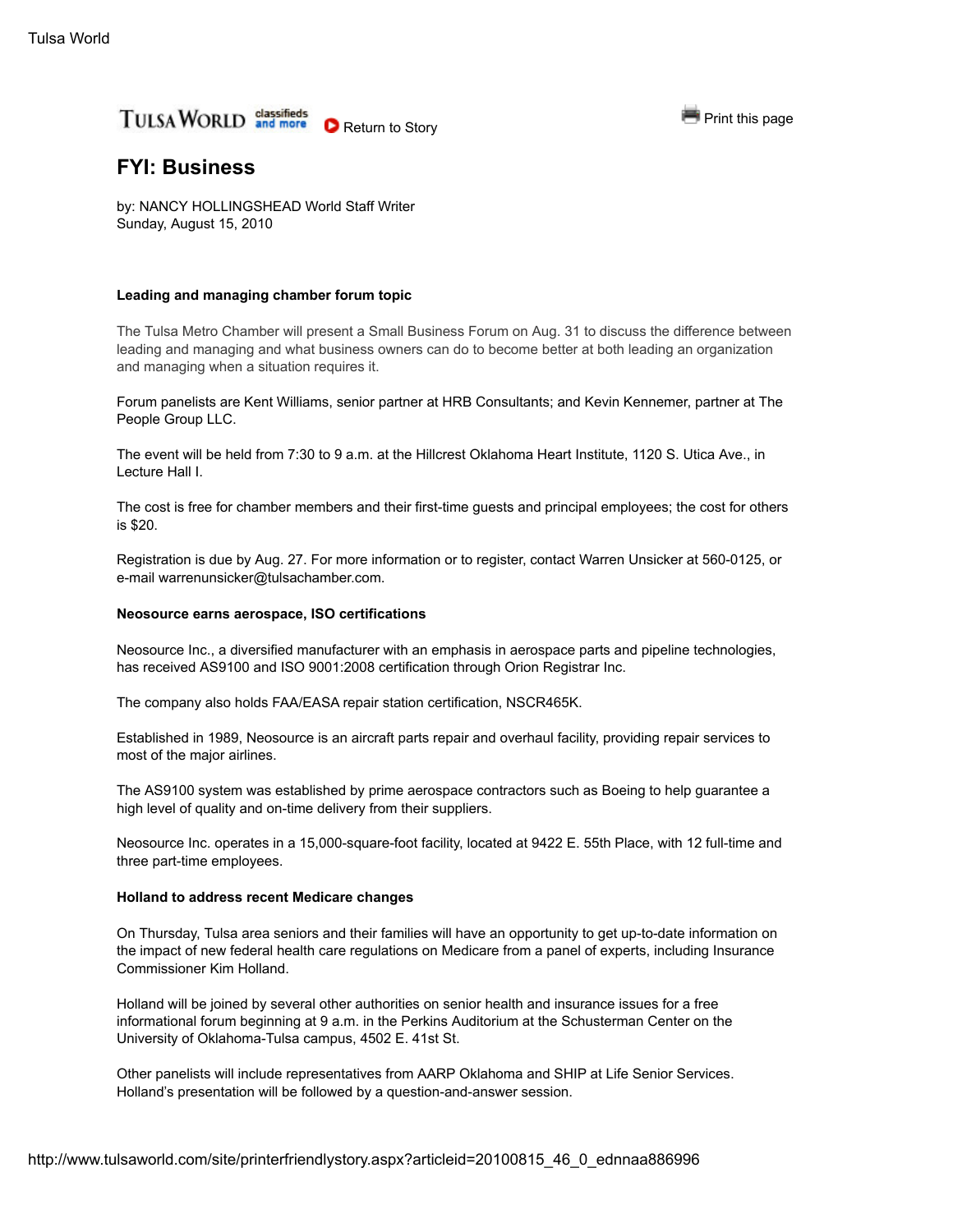Local insurance producers who attend will receive one hour of legislative update continuing education credit.

For more information, call Jennie Kleese at (405)522-1769, or visit tulsaworld.com/medicareforum.

### **TYPros in search of community partner**

Tulsa's Young Professionals organization is accepting applications for its 2011 community partnership.

The 7,000-plus member organization partners with an area nonprofit each year to host a number of fundraising events and to provide volunteers.

In the first half of 2010, TYPros has raised more than \$15,000 for Junior Achievement of Oklahoma. Past community partners include Big Brother Big Sisters, Youth Services of Tulsa and Youth at Heart. Many TYPros members continue to volunteer for these organizations following the year of partnership.

The deadline to apply is Sept. 7.

Nonprofit organizations interested in becoming the 2011 partner are encouraged to apply at tulsaworld.com/typrospartner.

To request an application (to submit by e-mail), send an e-mail to executive director Brian Paschal at brianpaschal@tulsachamber.com, or call 560-0286.

### **OkieSMart half-day seminar scheduled Aug. 26**

Members of three local media organizations are invited to participate in "OkieSMart 2010: The Art of Social Media," presented by Walmart on Aug. 26.

Members of the Tulsa chapters of the Public Relations Society of America, International Association of Business Communicators and the Tulsa Press Club are especially invited to the seminar, which will be held from 1 to 5 p.m. at SpiritBank Event Center, 10411 S. Regal Blvd.

The event includes sessions with speakers Rick Burnes with HubSpot, which markets software for small- and medium-sized businesses; and Steve Crescenzo, a principal with Crescenzo Communications.

As part of the event registration, a post-seminar reception will be held from 5 to 7 p.m. Savastano's Pizzeria & Restaurant, located at 8211 S. Regal Blvd.

The cost is \$40 for members of IABC Tulsa, PRSA Tulsa and Tulsa Press Club, \$50 for nonmembers and \$20 for students. For information or to register, visit tulsaworld.com/okiesmart.

#### **Inhofe, Coburn to speak at chamber forums**

The Tulsa Metro Chamber will host U.S. Sens. Jim Inhofe and Tom Coburn in back-to-back Congressional Forums.

The first forum, featuring Inhofe, will be held from 7:30 to 8:30 a.m. Aug. 24 at the Renaissance Hotel and Convention Center, 6808 S. 107th East Ave.

The second forum, with Coburn, will be held from 7:30 to 8:30 a.m. Aug. 30 at the Tulsa Convention Center, 100 Civic Center.

The cost for each event is \$30 for chamber members, or \$750 to sponsor a table of eight. For more information or reservations, call 560-0298, e-mail elainewalsh@tulsachamber.com, or visit tulsaworld.com/tulsachamber.